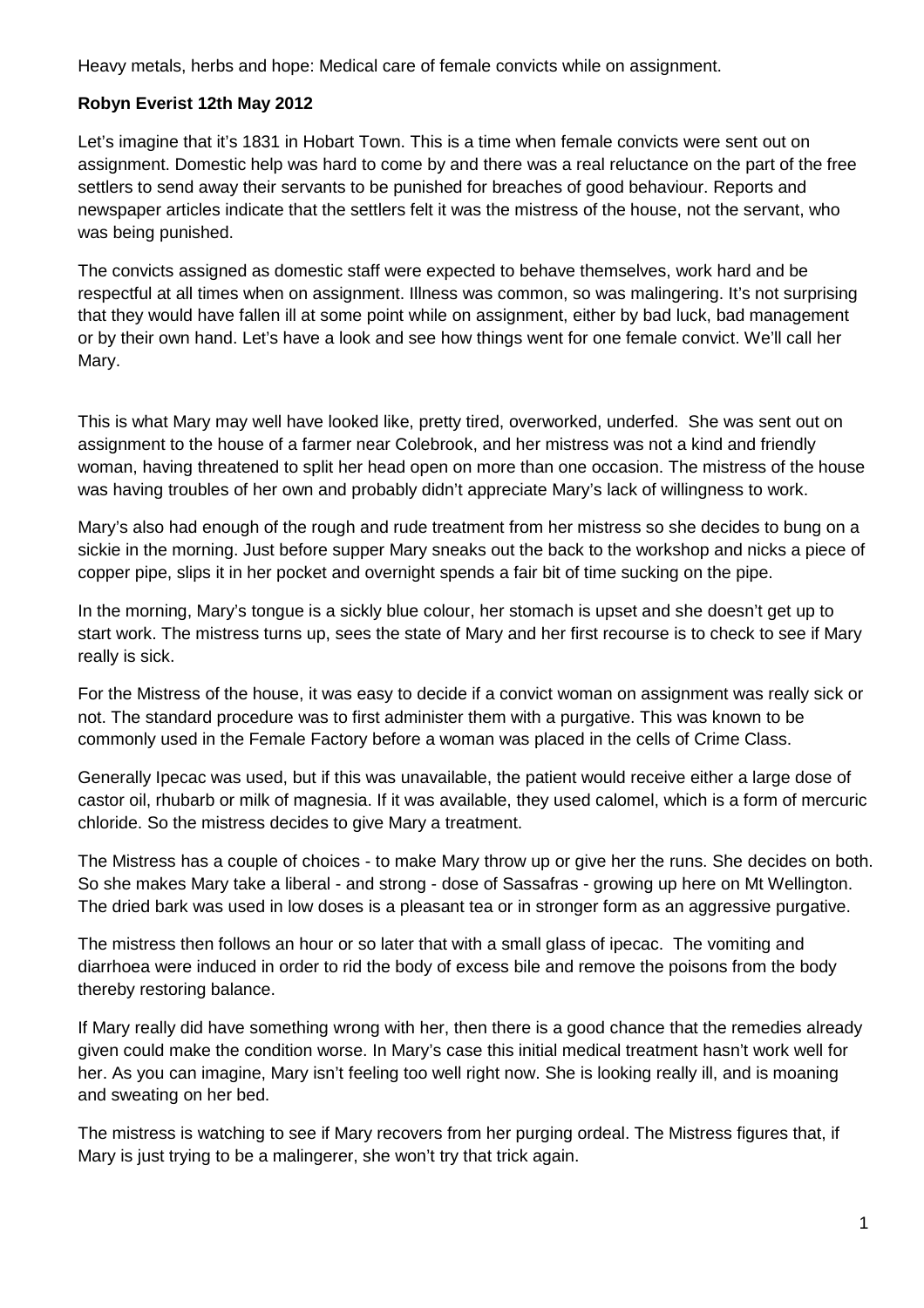But as Mary still looks really sick then the mistress is out of options and has to send for the physician, although this is an expensive undertaking. But everyone knew that convicts were human capital, valuable commodities for the government. They had to take care of the government's assets.

So the physician is called for, he has a chat with the mistress and decides that Mary has an inflamed system and prescribes successive doses of calomel in order to reduce the excitement of the blood. The calomel – mercuric chloride - is administered to Mary until the flow of saliva was constant. As you can guess, Mary isn't feeling much better.

If the patient was still displaying symptoms after this treatment it was generally assumed that there was a serious illness present and further treatment would be required. The physician returns the next day and has a chat with Mary who has nothing nice to say about her mistress or the doctor, so he decides that she obviously she has too much of a fiery temperament.

Some of the items the doctor had at his disposal were heavy metals, such as mercuric chloride, iodine powder, arsenic, opium grains, and leeches. The doctor decides that what our Mary needs right now is to have her ill humours bled from her.

Bleeding was popular, as it was easy and very impressive. It was usually the initial treatment administered generally by the physician. Bleeding was believed to release the bad blood which contained the disease. The amount of blood let, and the frequency, was dependant on the mood of the physician. A moderate amount was 350ml, which is the amount you would normally donate at Red Cross. A heavy letting was 600ml – nearly double what the Red Cross asks for.

Blood letting was used to treat all sorts of inflammations, sore eyes, throat or inflamed lungs. On the list for bleeding were heart conditions, indigestion, feeling liverish, piles, dysentery and any type of contagious fever such as typhoid, yellow fever and typhus.

This was an impressive treatment, and the easiest method was to apply a leech. They would first wash and shave the skin, and a leech was placed in a thin tube. A drop of milk was placed over the area of the vein and the tube was tipped up onto the spot. Down the leech went and got on with its job.

Once the leech was deemed to be fat enough, salt was sprinkled on it, the leech would let go and be collected back into a dish for later use.

Unsurprisingly, Mary is laying there, feeling dreadful, and has developed a high fever. She is sweating, is flushed and can't keep anything down.

If the leeches weren't available, a more messy process was to cut the patient's vein with a sharp implement. If the blood flow from the patient started to slow down it was generally because the bloodletting had reduce their blood pressure. Cupping would then be used. Into a small glass cup would be poured a little bit of alcohol which would be lit and then tipped straight onto the cut site. This would create a vacuum and allow the blood to flow freely again.

Unsurprisingly, Mary is laying there, feeling dreadful, and has developed a high fever. She is sweating, is flushed and can't keep anything down. They believed that it was better to give some treatment than none at all. The physician decides that as Mary can't tolerate drinking any more medicine, he will administer a cure through inhalation.

It was believed that if the patient was to unwell to consume the substance, then it could be administered by inhalation. These were known to be deadly substances, and were administered on the premise that if a small amount of it could create a new illness, the other, more serious illness would leave the body.